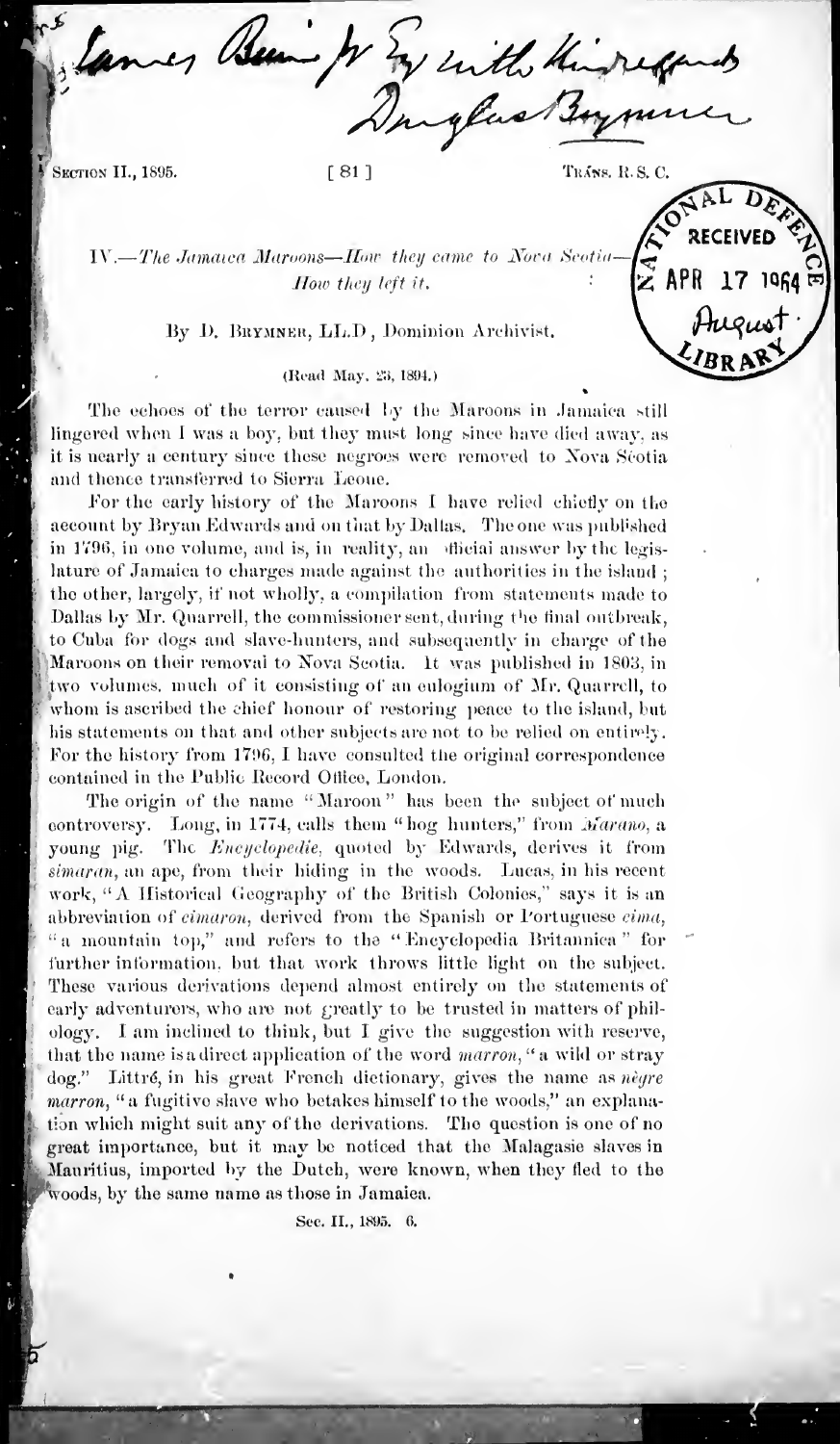'J

 $\mathcal{A}$ 

f

The island of Jamaica was taken possession of by Columbus for Spain in 1494, and was subsequently granted to his family, the vicissitudes of whose fortunes it would be out of place to deal with here. It was twice taken before its tinal capture during Cromwell's time; once by Shirley, in 1596, according to Dallas, or 1597. according to Lucas, whose accuracy  $I$  am more inclined to trust, for  $I$  did not think it necessary to search for the official authority ; it was again taken by Jackson in  $1635$ . These were, properly speaking buccaneering expeditions for the sake of plunder, at least they ended, if they did not begin, with that object in view ; for they were certainly not regularly organized attacks for the acquisition of territory to form part of the national domain.

When the Spaniards took possession of the island, the native population is represented to have numbered about two millions, described as mild and inoffensive, possessed of many of the arts of civilized life and proficient in agriculture. After the death of the first governor, whose rule was mild and gentle, his successors, it is asserted and preserved in history, determined to clear the land of the encient inhabitants, and apparently effected their object, as, according to Dallas, not a solitary Individual of that race could be found when the island was taken possession of by Venables and Penn in 1655. At that date there were about 1,500 negro slaves in possession of the Spaniards, the great bulk of whom, with many of the dispossessed Spaniards, their former masters, took to the woods and mountain fastnesses, and thence carried on an irregular warfare, no country in the world giving greater facilities for attacks of this nature, being mountainous, wooded, and full of almost inaccessible retreats, with narrow, tortuous and rugged approaches, overlooked by steep wooded banks, from the shelter of which a few determined men<br>could exterminate a well-appointed army without loss to themselves.

A question arises as to the positive truth of the charges against the Spaniards of their ruthless and blood-thirsty slaughter of the natives, when it is compared with the attachment shown by the slaves for their Spanish masters. It is well-known that native races, of hardier frames than those who inhabited Jamaica, have dwindled and become extinct in \* the face of civilization, even when no ill-treatment could be alleged against ^ their conquerors. From causes of this nature, therefore, the race may have died out without any blood-thirsty or predetermined design on the part of the Spaniards. It is probably impossible now to solve this question. The real cause of the inveterate hostility of the Maroons to the new owners of the island has not been so much as touched on. Some explanation of it may be found in the temper and disposition of the soldiery, who, from the first, were insubordinate and mutinous ; not only disobeying their officers, but wantonly destroying the cattle, grain and property of the unfortunate inhabitants who had remained on their lands, when the others fled to the woods, raising in them a spirit of hatred, and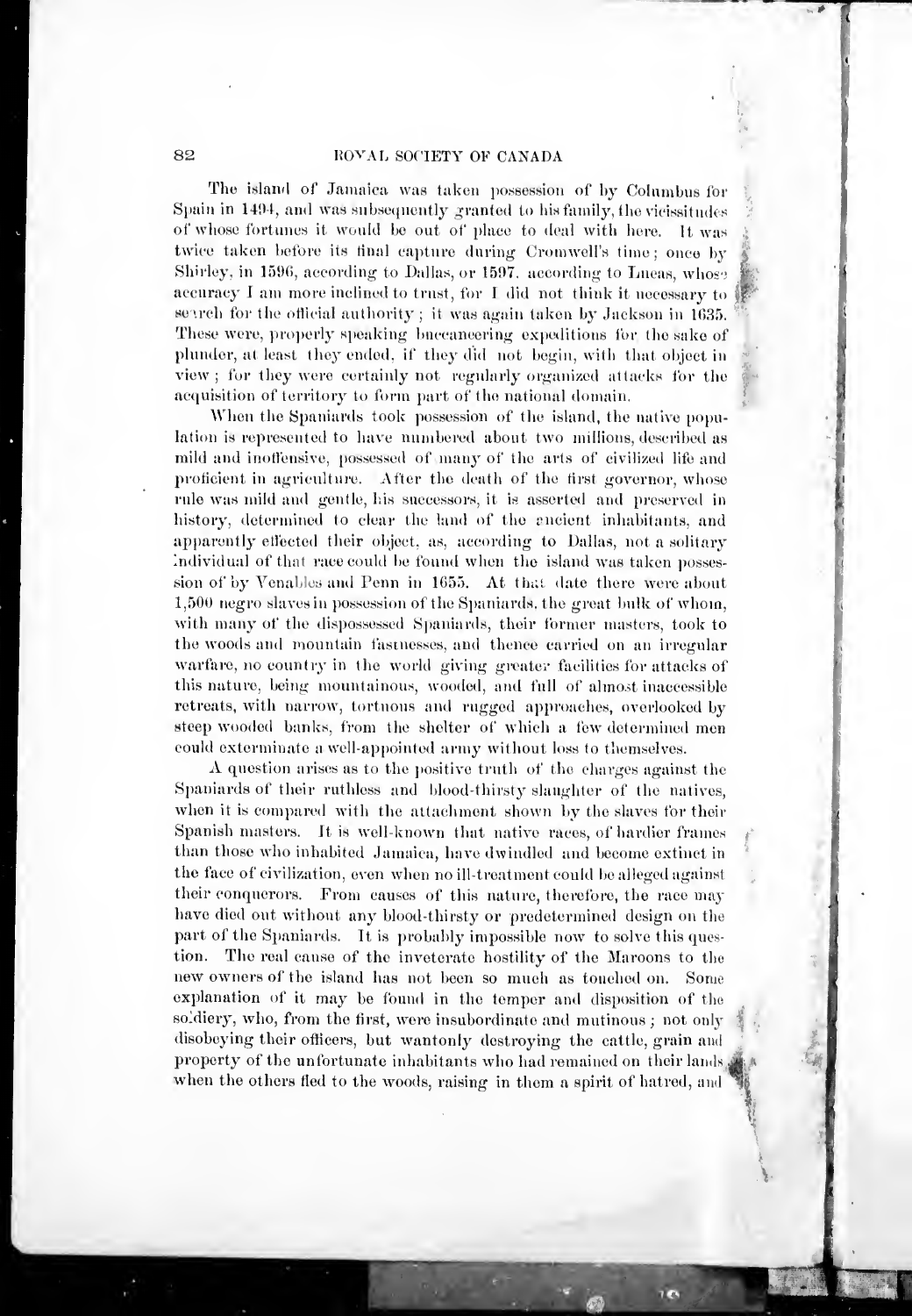where the contract of

the control

 $\lambda$ 

# [BRYMNER] THE JAMAICA MAROONS 83

driving them to join in the mountains those who had already taken shelter there. In the hands and under the control of a strong man like Cromwell, the troops employed in the reduction of Jamaica might have been kept in order, but a body of men strongly embued with levelling principles and impatient of the slightest control, especially refusing obedience to the royalist d'Oyley, could only have been kept in military subjection by the determined power of the leader of the Ironsides whom he disciplined into a trustworthy force. Hence the violence and scenes of disorder in the island, and hence, there seems little doubt, the bloody reprisals made by the fugitive Spaniards and negroes, who burned ai.d destroyed animate and inanimate alike, whenever they had or could make opportunity, slaughtering without mercy every man, woman and child of their hated conquerors, giving no quarter to any one, no matter of what age or sex.

A few trifling advantages over the Maroons were counterbalanced by the slaughter of soldiers and others caught straying out of bounds. Want of provisions and ammunition secured, in 1664, the surrender of part of the fugitives, but a large body held out and kept the interior of the country in such a state of alarm that few ventured fav from the coast : the whites who attempted to form settlements inland being ruthlessly slaughtered.

A proclamation oftering <sup>a</sup> free pardon, <sup>20</sup> acres of land, and freedom from slavery, bad little, if any. etfeet, and Juan de Holas, the head man of the party which surrendered, was killed when in command of an ex pedition for the reduction of those who held out. Under pretense of negotiating for peace, the hostile blacks obtained breathing time, and having lulled the white inhabitants into security, the slaughter began with greater intensity and the island was under a reign of terror for upwards of forty years, according to Edwards. Even counting from the renewal of the outbreak after 1664. this state of atfairs lasted till 1738. a period of 74 years. In reality, the duration of the Maroon war, without cessation, was 82 years, for the peace of 1664 was only partial, and, so far as the part which held out was concerned, w.s only a truce, during which preparations were made for fresh hostilities.

Cudjoe, the leader with whom peace was made in 1738, was a man who from his physical and mental qualifications obtained the chief command over the different groups of Maroons. For years he had, by the skilful disposition of his forces, defied every attack, taking advantage of the peculiar formation of the mountain recesses and the difficult ap proaches. Hut experience taught the white commanders how best to meet the tactics of the Maroons by means suited to the contest with an enemy who could fight and disappear with little loss, after causing great injury to the invading force. In 1730, two regiments of regulars were sent to the island as a reinforcement, corps of rangers, light auxiliary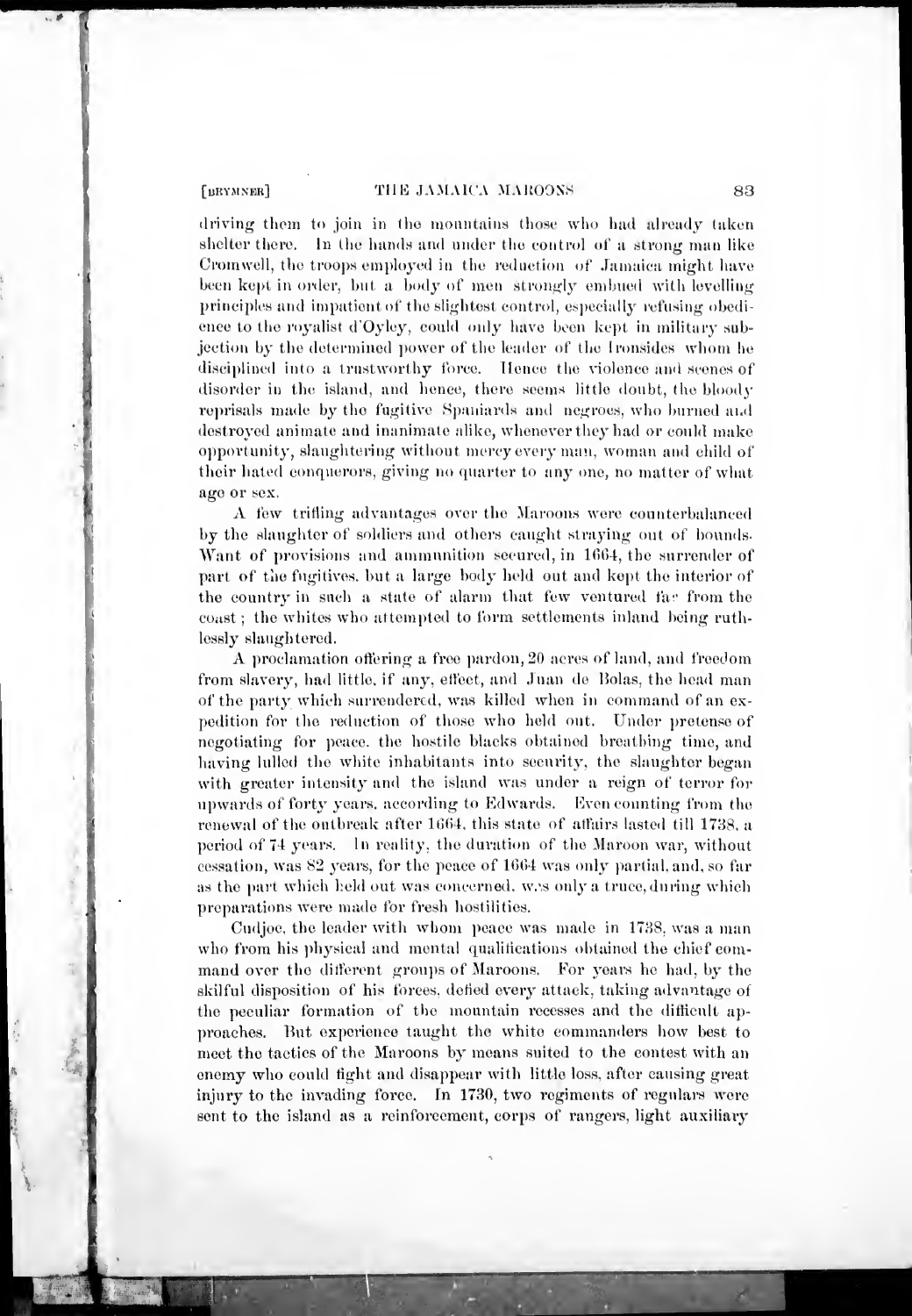**7** 

troops were employed, and the whole of the militia called out, so serious had become the danger to the island from this guerilla warfare. The Maroons, active, hardy and brave, and knowing every pass and the most suitable places for lying in wait, made the task of reducing them one of great difficulty and danger. To the white forces were added loyal negroes, known as " black sliot," mulattoesand Indians, the latter brought from the Mosquito shore. Attaeks were made eonstantiy on the provision grounds of the Maroons, and a harassing war was carried on against them, but at great loss of life to the attacking parties. To avoid long marches and facilitate the attacks, posts were established in situations as near as possible to the Maroon settlements, and, when possible, in such positions as to prevent them from obtaining access to their provision grounds. These posts were garrisoned by white and black troops and baggage negroes. Their duty was to make excursions, scour the woods and mountains, and destroy the provision grounds and haunts of the Maroons. To assist in these daties, every barrack was furnished with a pack of dogs to track the enemy and prevent surprises at night. Both sides became tired of the conflict, and it was only a question of time which should first hold out the offer of peace to the other. The constant alarms, the hardships of military service, and the intolerable expense without any adequate results, urged the white inhabitants to secure peace on any terms. The famine to which the Maroons were exposed, hemmed in. as they were on all sides, with their provisions destroyed and access to water rendered almost impossible, drove the Maroons in the same direction, so that they were tempted to surrender unconditionally. Fortunately for them, their desperate state was not known, and the extreme step of an unconditional surrender became unnecessary by Governor Trelawney proposing overtures of peace. On the Ist of March, 1738. as the result of negotiations, a treaty of peace was concluded between the Governor and Cudjoe, acting for the Maroons, by which it was stipulated that to one body of them should be assigned in perpetuity  $1,500$  and to another 1,000 acres. The second clause of the treaty provided for their perpetual freedom ; the sixth that Cudjoe, his adherents and successors were to assist in hunting down all rebels on the island; the seventh that they were to assist in repelling invasion. Other clauses provided for the redress of grievances and injuries committed on or by Maroons; they were to apprehend fugitive slaves, for whom a reward of thirty shillings each was to be paid, afterwards increased to three pounds. Laws and regulations wore from time to time passed for the government of the Maroons. As the ostensible cause of the last conflict that preceded their deportation to Nova Seotia was the violation of the treaty by the flogging of two of the Maroons, it may be as well to examine its terms. By the eighth clause it was agreed that in the event of injury being done to any of the Maroons, application should be made to the commanding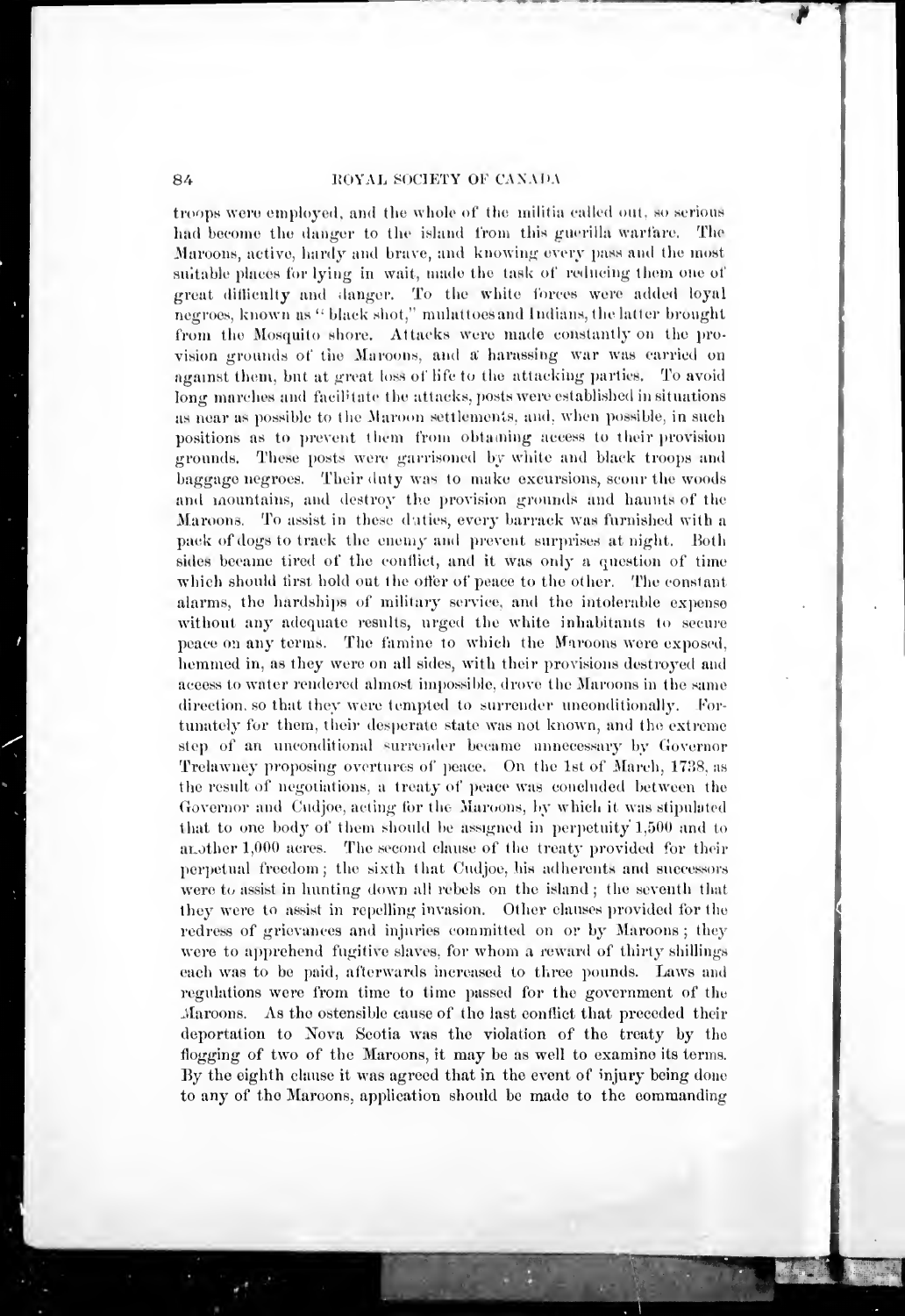#### THE JAMAICA MAROONS

[BRYMNER]

officer or a magistrate in the teighbourhood; should the injury be committed by a Maroon on a white person, he was to be given up to justice. No mention is made in the treaty of the penalty, which it is plain from all the circumstances was to be the usual punishment for the particular offence, whether that had been committed by a Maroon or by a white. For crimes committed among themselves the punishment, short of death, was to be decided by the captains. So extreme an offence as subjected the criminal to such an explation was to be in the same manner as was done in similar cases among other free negroes.

Cadjoe's treaty did not, however, restore peace at once. A party under Quaeo, known as the Windward body, still held out, and inflicted a signal defeat on the troops sent after them, so complete, indeed, that the troops were glad to escape, leaving the dead and wounded on the field. It was more than a year before a complete pacification was effected, the treaty with Quaco being signed in the summer of 1739.

Peace once established, the regulations so solemnly passed by the Legislature of Jamaica appear to have become a dead letter. The character and habits of the Marcons are so differently described by the two authors. Edwards and Dallas, as to be altogether irreconcilable. The descriptions by Edwards appear, on the whole, to be nearest the truth; Dallas, whilst attempting to explain them away, unconsciously admitting their correctness. The accounts of the occurrences in the slave revolt of 1760, furnish a good example of this diversity of opinion. In pursuance of the treaties, the Maroons were to take part in the attack on the revolted slaves. Edwards states that they set out on the expedition and returned with the ears of the rebels, whom they represented they had slain, so that they might get the stipulated reward, but that it was discovered afterwards they had simply cut the ears off corpses and had been of no service. A few nights after this occurrence, he continues, the troops were attacked by a concealed enemy and a number of the soldiers killed, but not a Maroon was to be seen, so that it was at tirst supposed they were the assailants, but after the fight they were found lying down in concealment. "The picture" says Edwards, "which I have drawn of " character and manners, was delineated from the life, after long experi-"ence and observation." Dallas, on the other hand, speaking from hearsay, says they were active in the suppression of rebellion, and stood forth with determined spirit against the insurgents, and in 1760, the same year spoken of by Edwards, they lost several of their people. Their long contest, even under every advantage of concealment, proves they were not cowards; but Dallas, agreeing with Edwards, states the fact of their marital, or *quasi* marital, connection with the plantation s which may fully account for the inaction described by Edwards.

For some years after the treaties of 1738 and 1739, they led a wandering, idle life, any cultivation that was done on their farms being the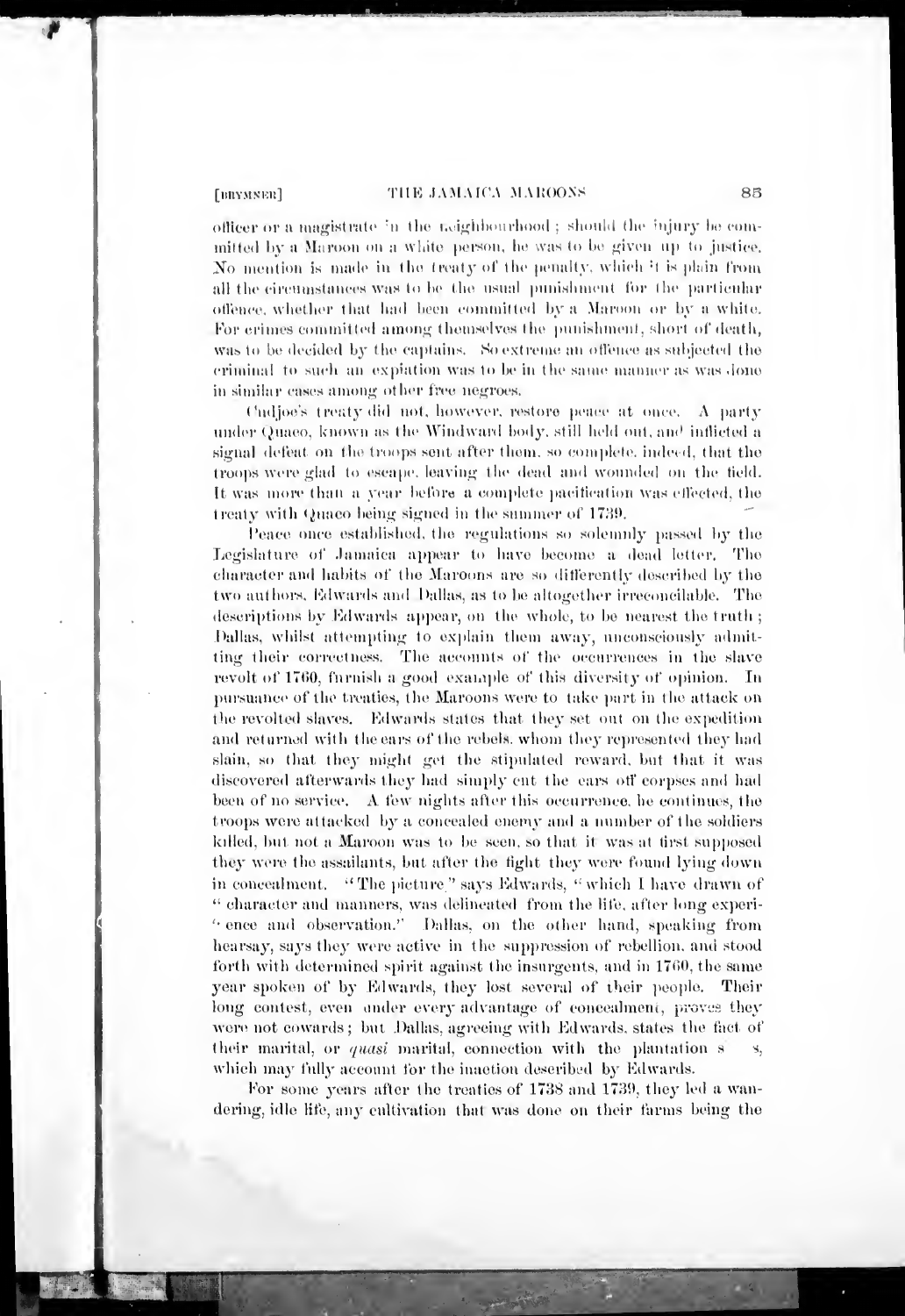work of their wives, of whom each man could have as many as he chose, the number varying from two to half-a-dozen, sometimes more. The men were idle, not lazy, a distinction well brought out by Washington Irving in his "Rip Van Winkle," whom he describes as doing no useful work, but wandering for days in pursuit of game, carrying a heavy fowlingpiece, a burden greater than would have been required in the discharge of his proper duties; and this was the case with the Maroons. The regulations for their control, and by which their wanderings could have been restrained within due limits, were not enforced. They kept up a constant intercourse with the plantation slaves, forming temporary marriages with them, for the marriage tie sat lightly on them, the children of these marriages becoming slaves, following the condition of the mother. Proud of their freedom, regarding the slaves as inferior, no discipl ne entorced, they went about at their own sweet will, an idle, vagabond community, and when an attempt was made to control them the inevitable result followed, the long indulgence had done its work and no restraint was possible. Examples of this are easily to be found in families and in communities who regard themselves as on a much higher plane of intellect and civilization than the free blacks of Jamaica.

From the signing of the last treaty more than half a century (fiftysix years) had passed without an outbreak by the Maroons. Undjoe and his generation had passed away; another generation had followed. Of all the Maroons who were alive in 1795, when the final struggle began, it is probable that not one had done an honest day's work, labour of all kinds being left to the women. It is possible that a few may have been industrious, but it is extremely improbable. Their position was peculiar; they did nothing; they amused themselves; they strutted about, black Apollos, nneontrolled; they looked down with ineffable contempt on the negro slaves, who were compelled to work and were subject to being flogged at the caprice of a slave driver; the slaves in turn looked up to them as superior beings. Under these circumstances it needed but a slight cause to bring about a fresh conflict between them and the power which had abnegated its functions and let authority slip ont of its grasp. The pretext was found in the case of two worthless vagabonds, despised by the Maroons themselves, who, charged with felony, were tried, found guilty and flogged, as a white man would have been under similar eirenmstances. The punishment was not in itself objected to, but the executioner of it was, a recaptured negro slave kept in prison to flog the slaves brought there for punishment. Maddened by resentment at what they considered an insult, and still further incensed by the jeers of the slaves, who taunted them with having been subjected to the same treatment as themselves, the younger men, contrary to the advice of their seniors, sent a defiance to government and prepared for a struggle. Probably, however, owing to the counsels of the more cool-headed among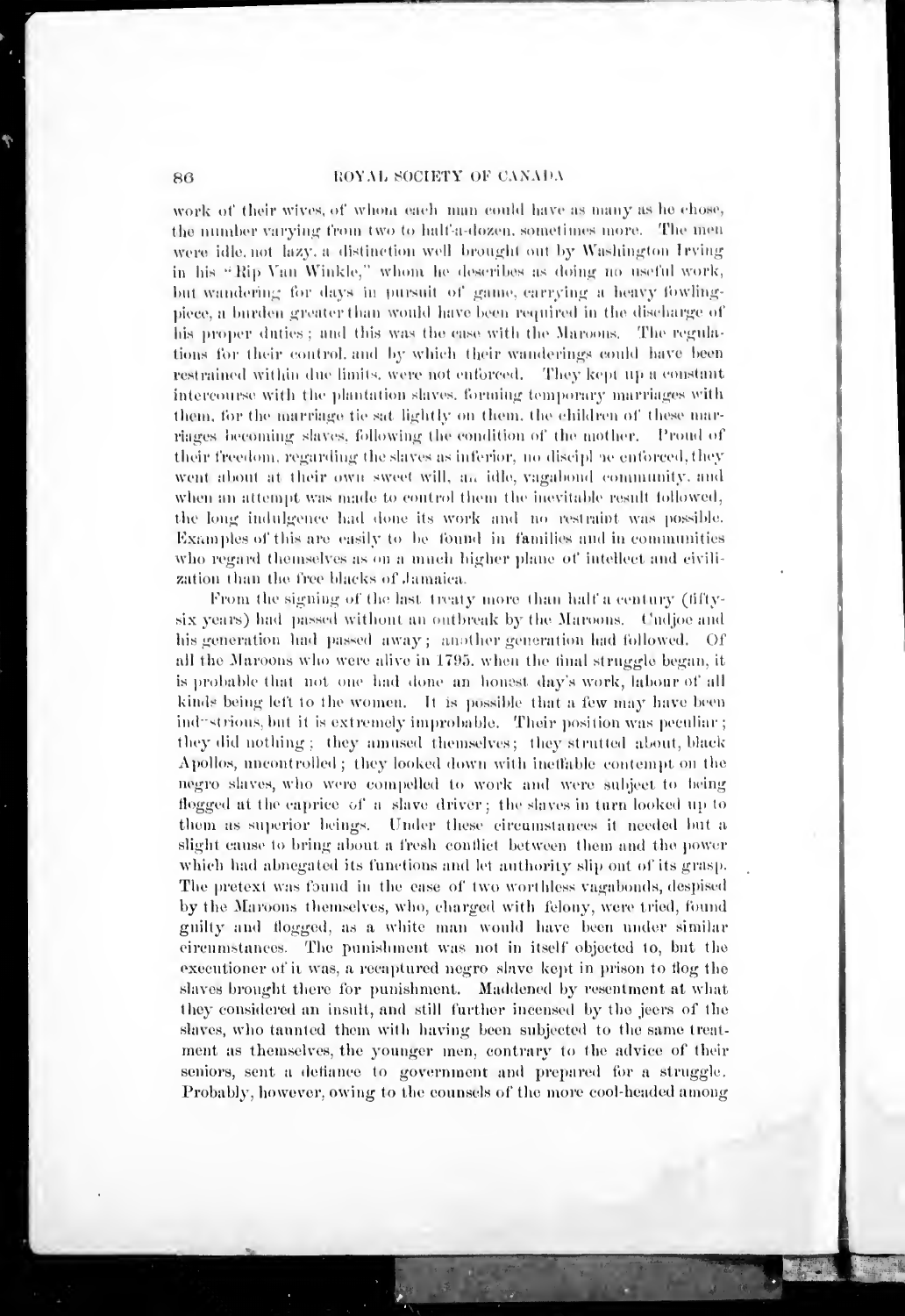[HRYMNER]

# THE JAMAICA MAROONS

them, they proposed a conference, alleging that they were desirous of coming to terms. The object was, there can be no doubt, to gain time until the troops had left the island, orders having been given to that effect. The Governor, deceived by their assurances, allowed the troops to embark and sail, I at on receiving authentic intelligence that the Maroons were determined to rise, he was fortunately enabled to recall at least a portion of the troops before hostilities began. The first defiance was given early in July, 1795, the first actual outbreak nearly a month later, when the Maroons burned their own town, attacked the outposts and took to the mountains. Before the end of January, 1796, the war was practically over, the great body of the Maroons had signified their desire to surrender on conditions, one of these being that if they fulfilled the agreement to come in at once and lay down their arms, they should not be removed from the island; the third that they were to send back all fugitive slaves who had taken refuge among them. The non-fulfilment of this latter also left the determination of their destination an open question. Neither of these conditions was complied with and the Goyernor and Legislature determined to send them off. The agreement not to send them away was accepted by General Walpole on his word of honour, and when the resolution was taken to expel the Maroons from Jamaica, he felt keenly what he considered to be a breach of his agreement and refused to accept the sword of honour voted for him by the Assembly. This feeling was, no doubt, highly creditable to General Walpole's high sense of honour, but the circumstances appear to indicate that it was due to an over-strained estimate of the obligation he had incurred towards the Maroons. That they did not come in and lay down their arms is undoubted, and that a second expedition to force them to come in is fully proved. That the other condition was also violated, by the non-delivery of the fugitive slaves, is not open to doubt. Add to this the necess'ty of getting rid once for all of a most dangerous element to the community and the removal was not only justifiable but necessary. Not on the latter ground had that stood by itself, and that the terms of the treaty had been carried out, for in that case the agreement, however imprudent, could not have been disregarded, except at the cost of public dishonour.

The final surrender was accomplished by means of the second expedition, and the part played by the Cuban bloodhounds in securing this result has been made the most of. According to the account of General Walpole, the highest evidence on the subject, the dogs had nothing to do with the surrender, which he attributed entirely to his method of dealing with the Maroons by gentle means. Speaking of his success in bringing about a surrender, General Walpole, writing on 23rd January, 1796, says : "The dogs had certainly nothing to do with it; it was not, I apprehend, " known to the Maroons that they were with us, for the Maroons had ' moved the day before we did."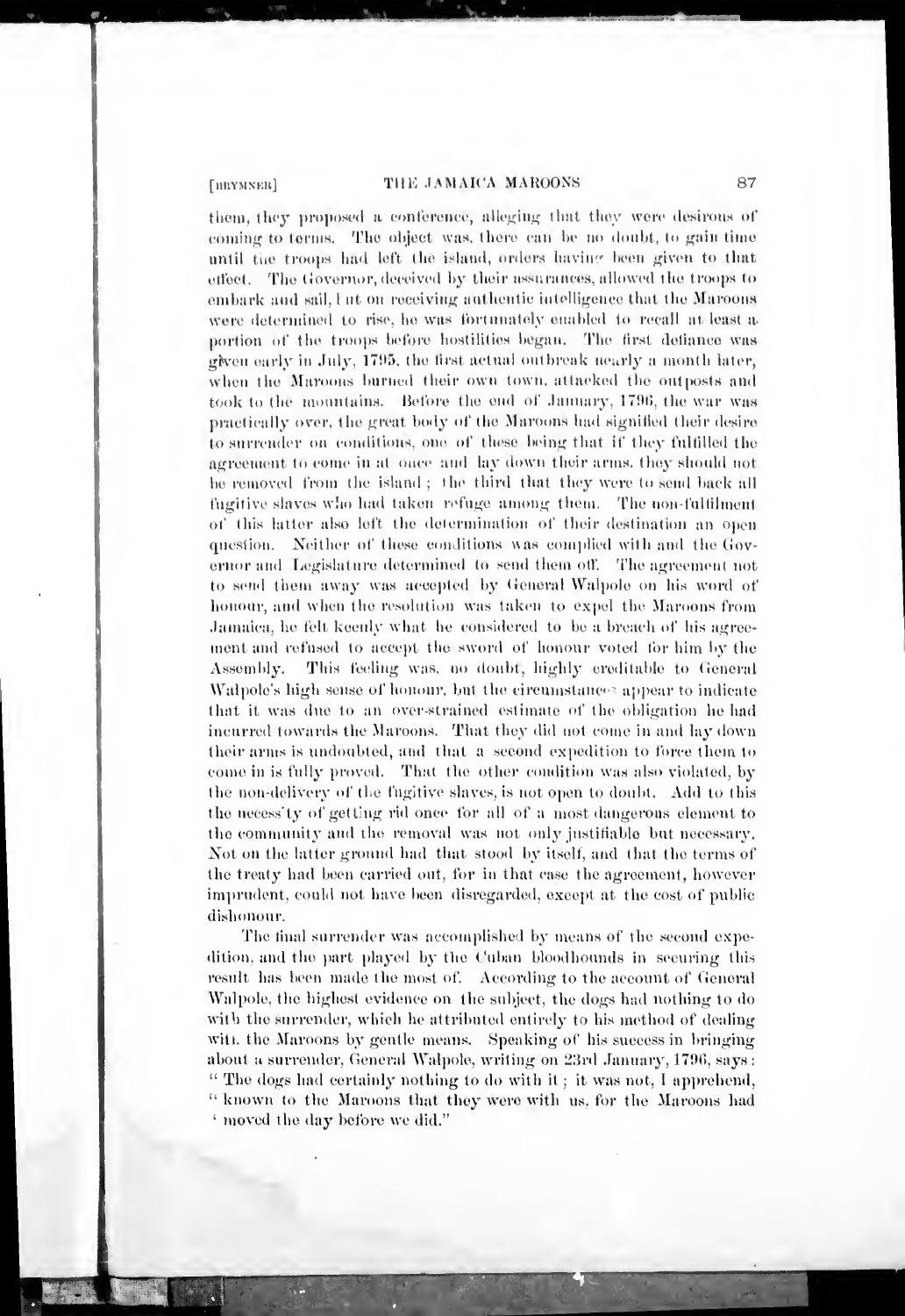The Marcons, after their couplete surrender, were transferred to barracks, strongly guarded, and preparations were made for their shipment, it being the intention to settle them in Lower Canada on lands acquired for that purpose. Upper Canada had also been suggested as a suitable place, but finally the decision was arrived at that they were to be taken to Halifax, there to remain until instructions were received from the Secretary of State and Messrs. Quarrell and Ochterlony, the commissaries who were to accompany the banished Maroons, were directed accordingly. On the 26th of June, 1796, the transports having them on board sailed from Port Royal harbour, in company with a large fleet bound for Europe under convoy, from which they parted on reaching the coast, and on the 24th July Governor Wentworth wrote to the Under Secretary of State that they had arrived at Halifax, but were not yet landed, and that he thought they would make excellent settlers. The date of arrival is not given in Governor Wentworth's letter; one of the vessels arrived on the 21st, and the rest on the 23rd of July, the passage having thus taken close upon seven weeks.

The first employment in which the Maroons were engaged after landing at Halifax was on the fortifications erected on the demand of the Duke of Kent, then general in command of the district, an attack being apprehended from the squadron under command of Admiral Richery. in prosecution of the war by revolutionary France then in progress. The Maroons were housed in temporary huts, rented houses and tents close to the place of their employment; and they worked cheerfully under the direction of the Duke, offering, indeed, to work for the King's son without pay, an offer which, of course, was not accepted. Their conduct gave general satisfaction, relieving the people of Halifax of the apprehension that had prevailed from the accounts they had received of the ferocious and bloodthirsty character of the new arrivals. The weather, too, was favourable to the diffusion of a spirit of satisfaction among the Maroons, as they arrived in the warm season, the heat of which approached, if it did not equal, that of the island which had been their home. By the end of October they were settled on the lands purchased for them, not without internal disputes, and their want of experience in defending themselves against the cold must have caused great discomfort, although the correspondence does not show this. Wentworth writing in November that they were enjoying comfort and happiness.

From the tirst the Governor did not place much contidence in the commissaries, but assumed the whole care and management, alleging that commissaries were strangers to this business, and, as far as can be judged from the correspondence, there was a mutual dislike. The winter passed over quietly, but in the spring, after the experience of the cold season, a spirit of restlessness seemed to prevail among the Maroons. Whether this prompted the proposal of Ochterlony, one of the Jamaica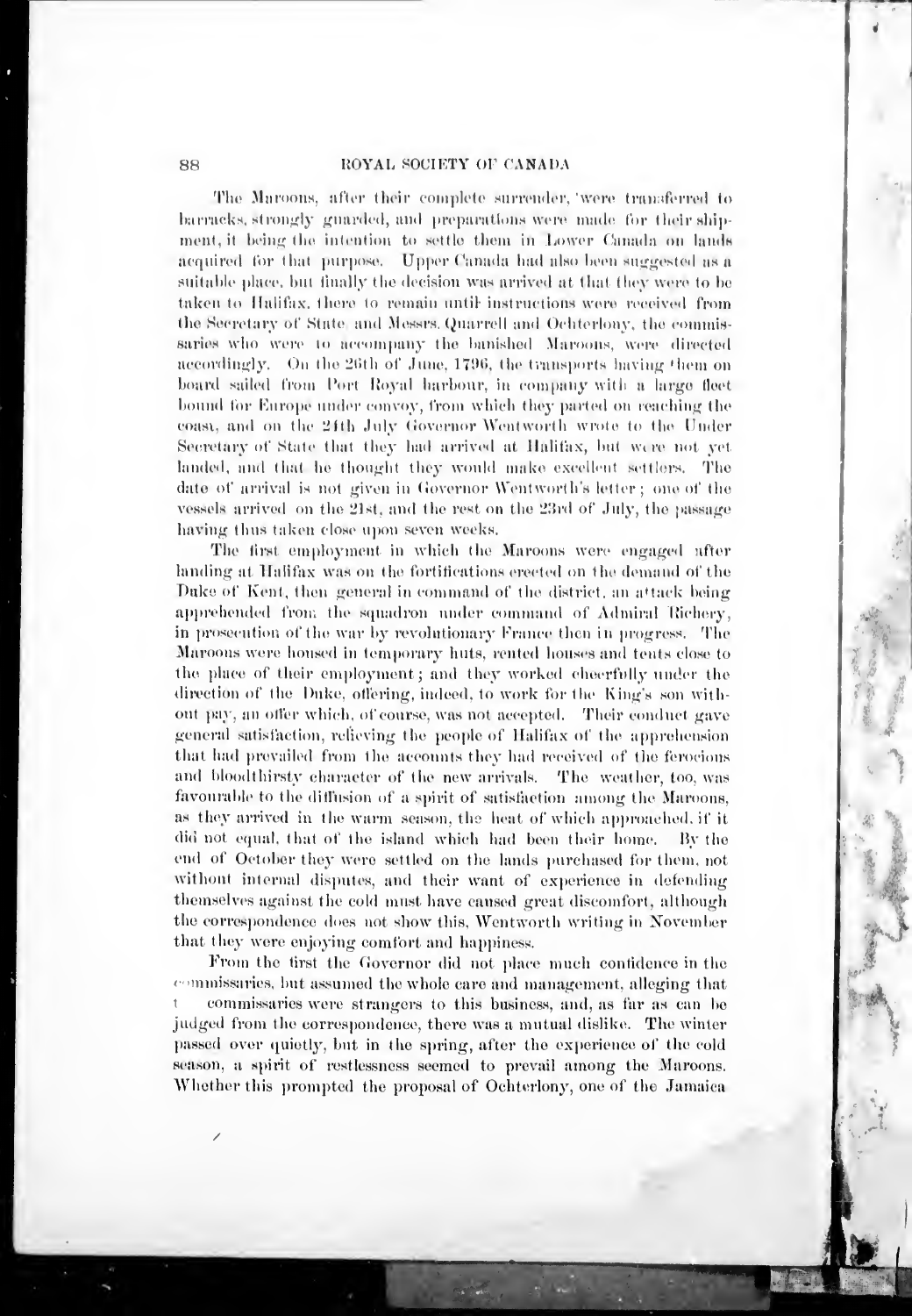#### [BRYMNER]

# THE JAMAICA MAROONS

commissaries, or whether he first suggested the movement, is not elear. but in the month of April, 1797. Ochterlony presented to Wentworth his scheme for embodying the Marcons as a regiment, himself to be colonel, to be transferred to the Cape of Good Hope. The plan was not regarded in a favourable light by Wentworth, who represented to the Secretary of State that the regiment would be encumbered with a train of women and children double the number of the men, and to turn such a body of men loose at the Cape with arms in their hands would be dangerous to the community. The safest place for them, he maintained, was Nova Scotia, where they could do no mischief nor mix with people who could corrupt them. He charged Ochterlony with being actuated by interested motives, hoping to make a fortune as colonel. The scheme was defeated, and Octherlouv was dismissed from his office, on the charge of cansing serious losses to Jamaica by his mismanagement. The Maroons were then placed in charge of Capt. Howe, under whom they are reported to have made satisfactory pregress, but that they made any real progress is exceedingly doubtful, for although a favourable report is made of the children at school, the men, it is complained, would do no work, hoping to be kept in idleness, a fact not to be wondered at, considering that whilst in Jamaica they did absolutely nothing but amuse themselves.

The number who left Jamaica and landed at Halifax is nowhere clearly stated. "About" 600 are said to have been on board the transports on leaving Port Royal, but this can have been only an approximate estimate. The tirst enumeration reported is that made by the surgeon, Oxley, on 1st July, 1797, who gives the total as 526, increased 1st August to 532, and on 1st September to 543, both increases being due to births. But that these must have been more numerous seems evident, as one death is noted and there were probably more, so that there must have been births to counterbalance the losses by death.

Early in 1799 Wentworth complained of intrigues to foment discontent among the Marcons, who but for these would have been happy and contented, yet in the same despatch he reports that they are determined to get back to Januarica—two statements which it is not easy to reconcile.

In 1796, before the Maroons had been sent to Nova Scotia, a correspondence had been opened by the Secretary of State with the African Company on a proposal to send them to Sierra Leone. But the experience of the company with the negroes who had fled from the United States during the war ending in 1783 and taken refuge in Nova Seotia, from which they were removed in 1792, led the directors to refuse to entertain the idea of dealing with another body of negroes whose reputation could not be held to warrant such a step. The conduct of the first body of negroes had been turbulent and mutinous, causing great anxiety and expense to the company, and not unnaturally the directors dreaded that the Maroons would make common cause with their brethren in